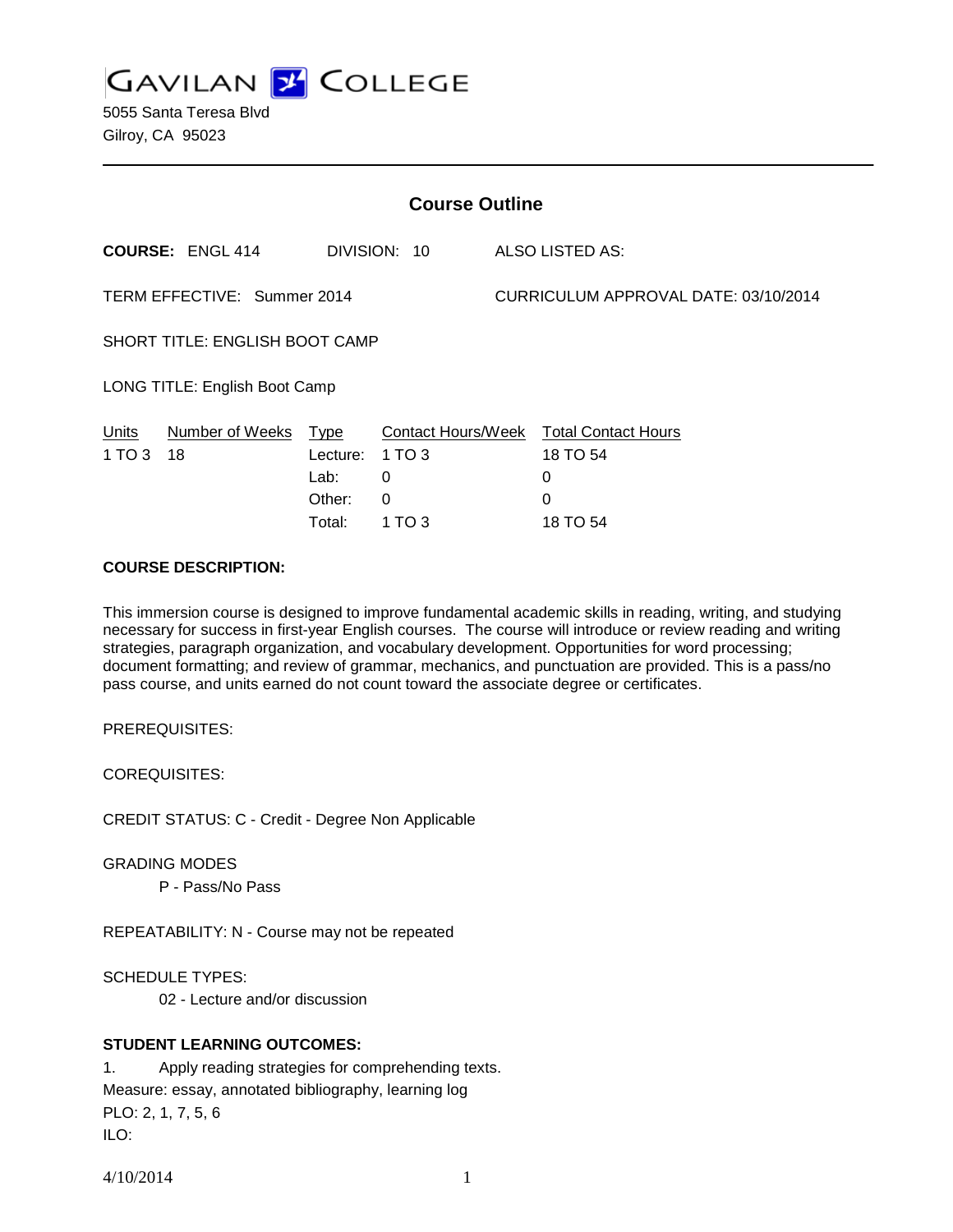GE-LO: Anticipated Year of Assessment: 2015

2. Write short essays using correct, grammar, and punctuation.

Measure: essays and learning log

PLO: 1, 2, 6, 5, 7 ILO: GE-LO: Anticipated Year of Assessment: 2015

3. Apply basic research strategies, including using the library, searching the internet, and evaluating sources.

Measure: learning log and annotated bibliography PLO: 3, 2, 1, 6 ILO: GE-LO: Anticipated Year of Assessment: 2015

4. Apply time management, organization, communication, and study skills to prepare for successful presentations and course completion.

Measure: learning log and presentations PLO: 6, 2, 1, 3, 4, 5, 7  $II$  O: GE-LO: Anticipated Year of Assessment: 2015

5. Use vocabulary in context: Apply word analysis strategies and understand meanings of words by using contextual clues and dictionaries.

Measure: worksheet, writing samples

PLO:

ILO:

 $GF-I O<sup>2</sup>$ 

Anticipated Year of Assessment: 2015

# **CONTENT, STUDENT PERFORMANCE OBJECTIVES, OUT-OF-CLASS ASSIGNMENTS**

Curriculum Approval Date: 03/10/2014

4 Hours

Content: Unit ONE: Assessment of students' reading and writing strengths &

challenges; introduction of learning styles. Introduce and review time management, organization, and successful study habits.

Student Performance Objectives (SPO): Analyze personal learning style.

Out-of-Class Assignments: Homework: Begin learning log. Complete written self-assessment of personal learning styles

6 Hours

Content: Introduction of the writing process: brainstorming, drafting, revising, and proofreading. Students read short essays and review components of essay structure. Introduce or review basic word processing and MLA format for college essays.

Student Performance Objectives (SPO): Students will demonstrate ability to draft and revise a short essay and identify the components of an essay.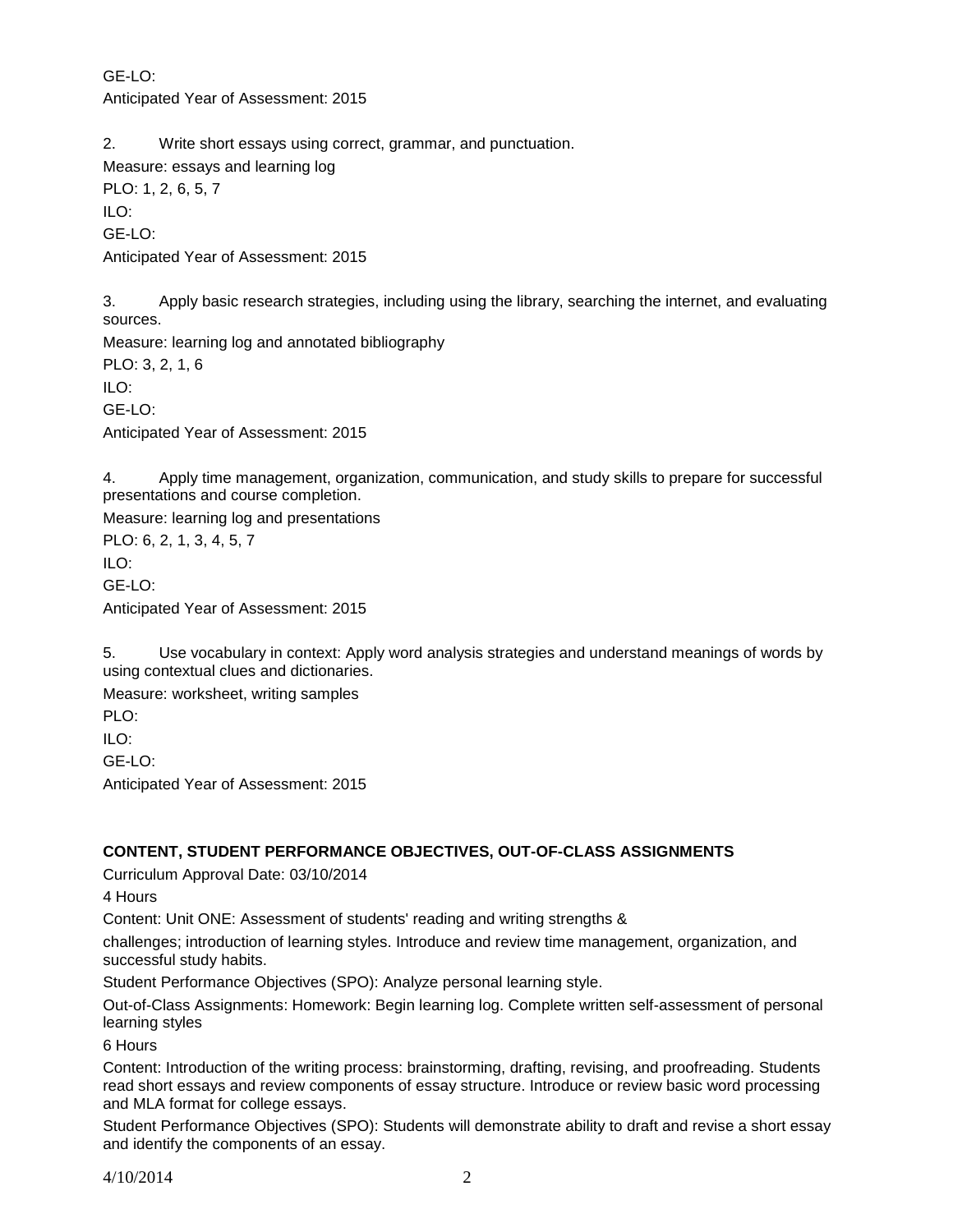Out-of-Class Assignments: Write and revise a short essay. Continue learning log reflecting on personal writing process.

6 Hours

Content: Introduction of the reading process, including activating schema, skimming, identifying a purpose, chunking, annotating, reading critically, and reviewing.

Student Performance Objectives (SPO): Students will demonstrate ability to read and summarize short nonfiction texts.

Out-of-Class Assignments: Read, annotate, and summarize a short essay. Continue learning log reflecting on personal reading process.

2 Hours

Content: Introduce test-taking strategies: reviewing, planning, organizing, and checking your answers. In learning log, list and evaluate testing strengths and challenges.

Student Performance Objectives (SPO): Students will demonstrate ability to plan study strategies and take exams.

Out-of-Class Assignments: Write an outline for an in-class essay exam.

6 Hours

Content: Unit TWO: (All of the above plus the following unit) Introduce textbook reading strategies, such as identifying components, previewing, chunking, and annotating. Introduce Cornell notes and strategies for remembering textbook material.

Student Performance Objectives (SPO): Students will demonstrate ability to utilize parts of the textbook, read critically, and comprehend short sections of textbooks.

Out-of-Class Assignments: Read and annotate sample textbook chapter.

6 Hours

Content: Introduce research strategies: finding, evaluating, and integrating sources in research papers. Introduce library resources and how to use database.

Student Performance Objectives (SPO): Students will demonstrate ability to find and evaluate articles from research databases.

Out-of-Class Assignments: Find and evaluate an article on student success. In learning log, describe most useful research strategies.

6 Hours

Content: Introduce techniques for summarizing, paraphrasing, and quoting articles. Introduce citations and documentation formats, including MLA and APA.

Student Performance Objectives (SPO): Students will demonstrate ability to summarize, quote, and cite academic sources.

Out-of-Class Assignments: Summarize an article and create a works cited page in MLA format.

2 Hours

Content: Unit THREE: (All of the above plus the following) Spelling workshop: introduce rules, dictionary use, and editing strategies.

Student Performance Objectives (SPO): Student will demonstrate ability to apply spelling rules in writing. Out-of-Class Assignments: Write short essay and edit for correctness.

2 Hours

Content: Punctuation workshop: introduce rules for using commas, periods, and semi-colons; review handbook use and proofreading strategies.

Student Performance Objectives (SPO): Student will demonstrate ability to apply punctuation rules in writing.

Out-of-Class Assignments: Write short essay and edit for correctness.

2 Hours

Content: Sentence-level workshop: introduce strategies for combining and reducing sentences for clarity and conciseness. Review strategies for coordination, subordination, and other types of sentence variation. Student Performance Objectives (SPO): Student will demonstrate ability to apply sentence-level editing strategies.

Out-of-Class Assignments: Write short essay and edit for correctness.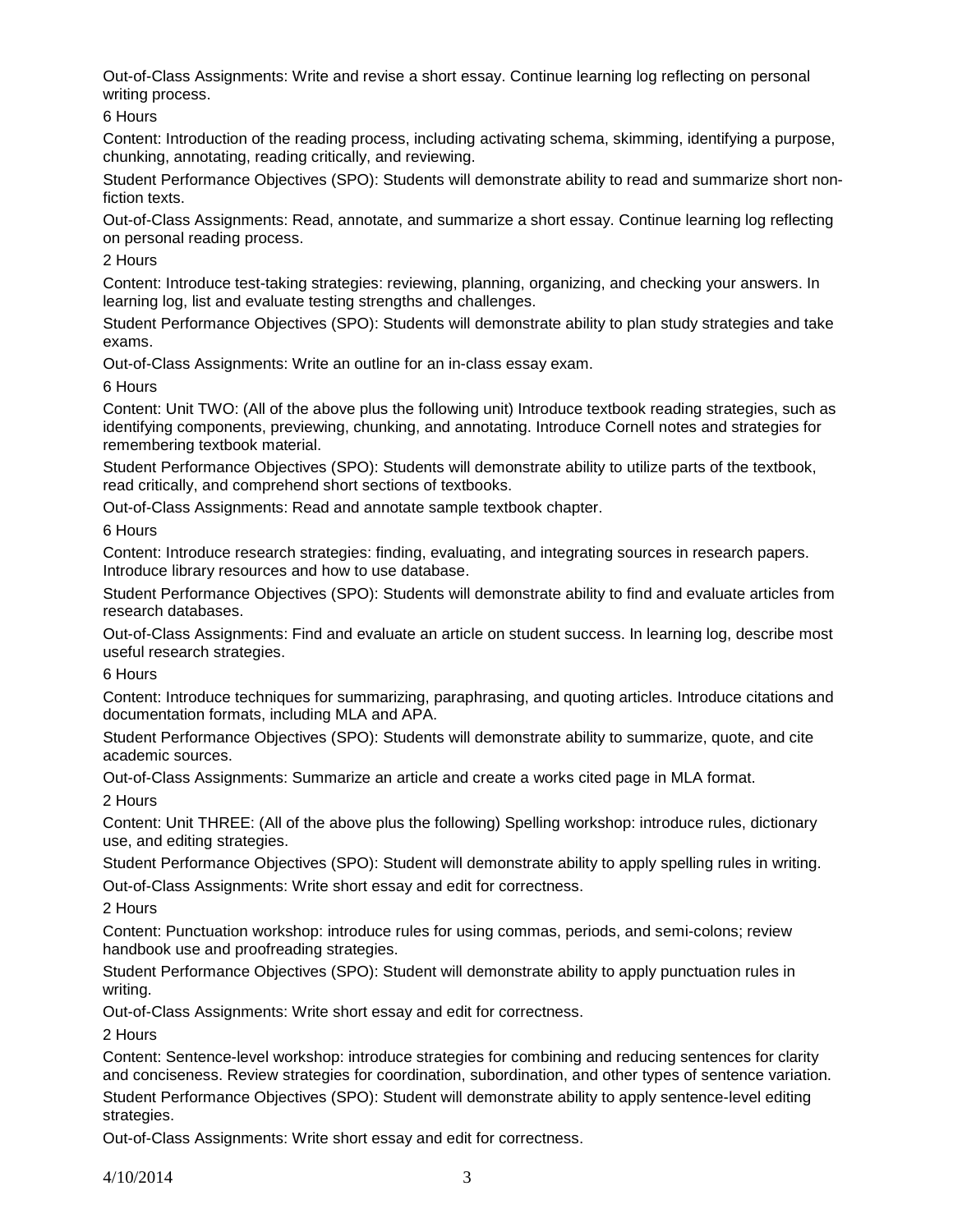4 Hours

Content: Punctuation and documentation workshop: introduce rules for using quotation marks, colons, and other marks used for quoting academic works. Review additional elements of citation formats for quoting online sources and citing scholarly works.

Student Performance Objectives (SPO): Student will demonstrate ability to apply quote and cite scholarly articles.

Out-of-Class Assignments: Write short annotated bibliography.

2 Hours

Content: Study skills workshop: Introduce note-taking strategies for academic reading, and lectures. Introduce various outline formats.

Student Performance Objectives (SPO): Student will demonstrate ability to apply outline a brief lecture.

Out-of-Class Assignments: Continue learning log identifying successful note-taking strategies.

6 Hours

Content: Presentation skills workshop: Introduce basic power point and presentation strategies. Introduce methods for synthesizing, analyzing, and evaluating scholarly sources.

Student Performance Objectives (SPO): Student will demonstrate ability to create and deliver presentations on student success strategies.

Out-of-Class Assignments: Create a power point on a student success strategy, incorporating material from learning logs and a scholarly articles

2 Hours

Final

# **METHODS OF INSTRUCTION:**

Lecture, small group activities, multimedia presentations

# **METHODS OF EVALUATION:**

Category 1 - The types of writing assignments required: Percent range of total grade: 100 % to 100 %

Written Homework

Reading Reports

Category 2 - The problem-solving assignments required: Percent range of total grade: 0 % to %

None

Category 3 - The types of skill demonstrations required: Percent range of total grade: 0 % to %

None Category 4 - The types of objective examinations used in the course: Percent range of total grade: 0 % to %

# **REPRESENTATIVE TEXTBOOKS:**

Required: Silverman. Rules of Thumb. Columbus, OH: McGraw Hill, 2012. Or other appropriate college level text.